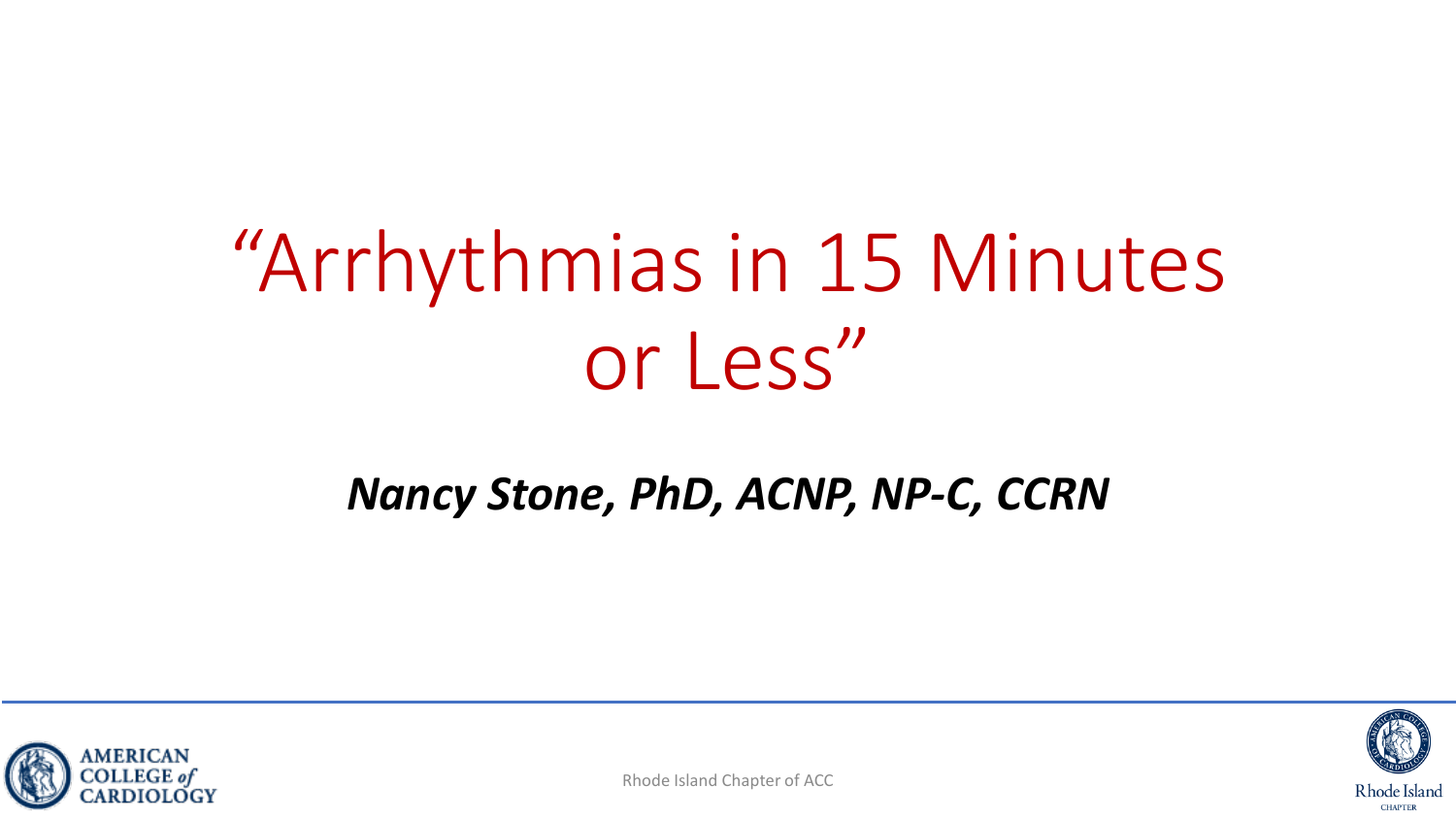

- Discuss/ Identify SVT: Supraventricular Tachycardia
- Discuss/ Identify Atrial Fibrillation
- Discuss/ Identify Atrila Flutter



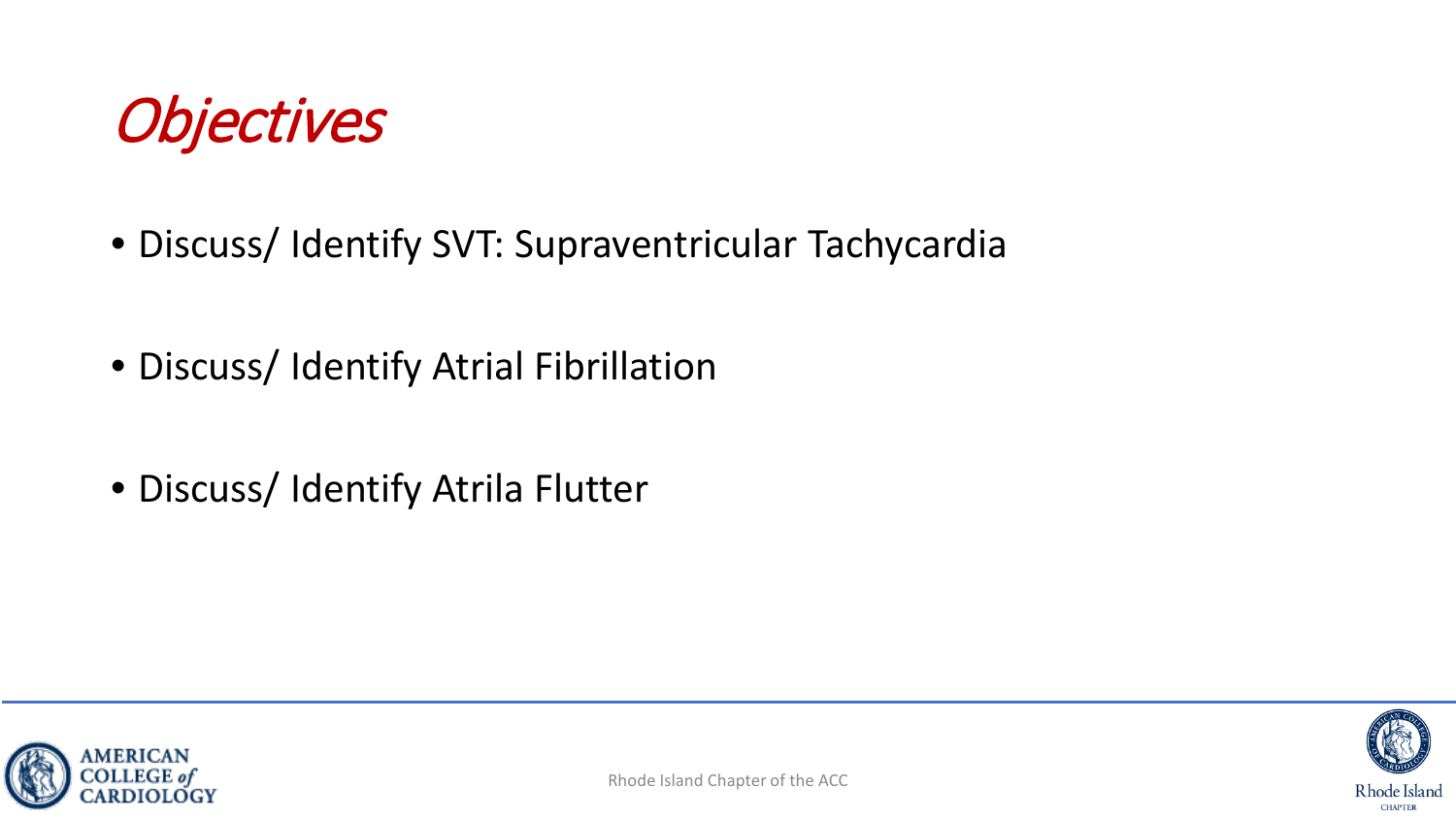#### Electrical System of the Heart





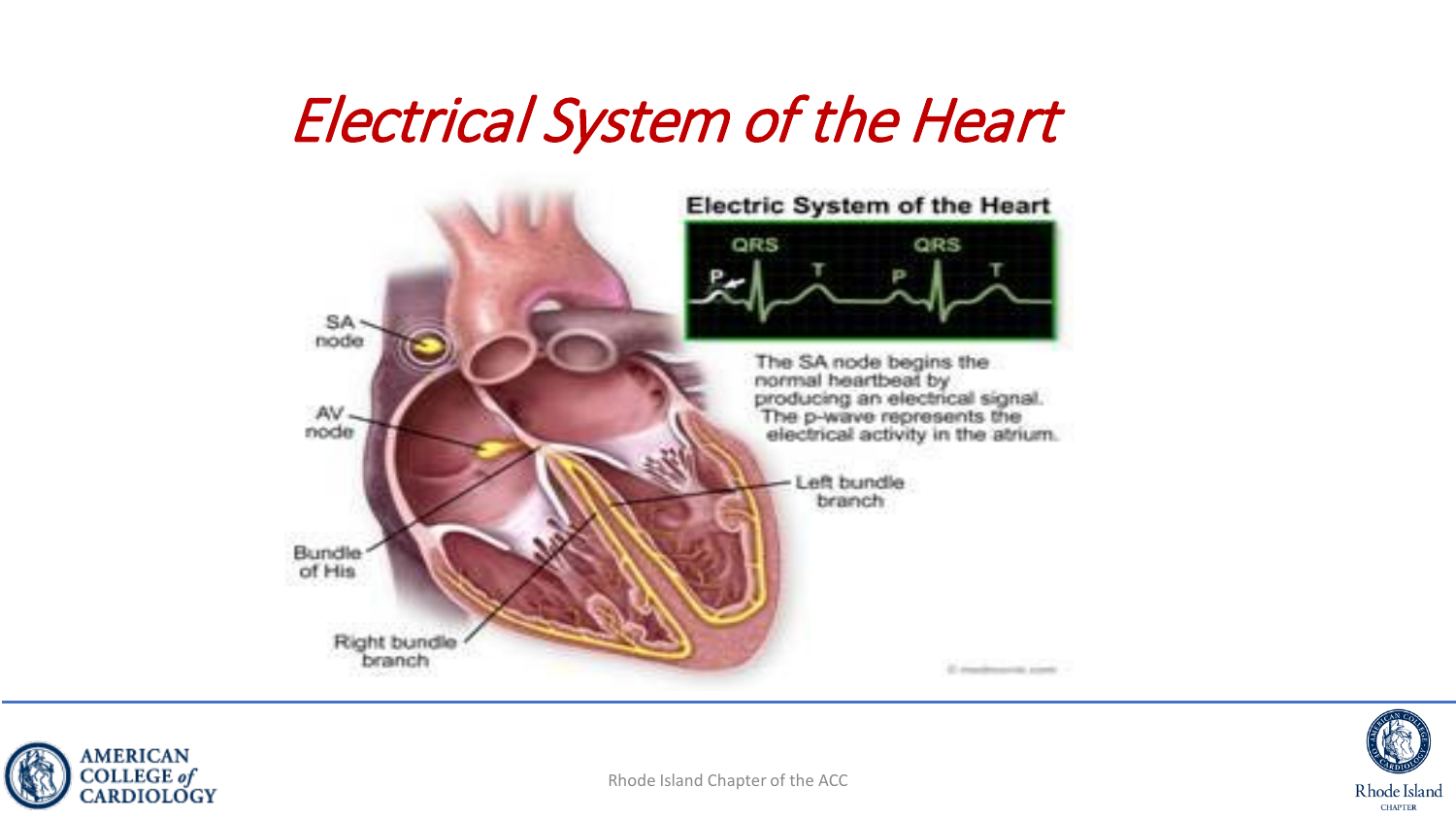# SVT: Supraventricular Tachycardia

- The term *supraventricular tachycardia (SVT)*, though often used synonymously with *AV nodal re-entry tachycardia (AVNRT),* can be used to **refer to any tachydysrhythmia arising from above the level of the Bundle of His***.*
- Different types of SVT arise from or are propagated by the atria or AV node, typically producing a *narrow-complex tachycardia* **(unless aberrant conduction is present).**
- *Paroxysmal SVT* **(PSVT) describes an SVT with abrupt onset and offset** — characteristically seen with re-entrant tachycardias involving the AV node such as AVNRT or atrioventricular [re-entry tachycardia](https://lifeinthefastlane.com/ecg-library/pre-excitation-syndromes/)  [\(AVRT\).](https://lifeinthefastlane.com/ecg-library/pre-excitation-syndromes/)

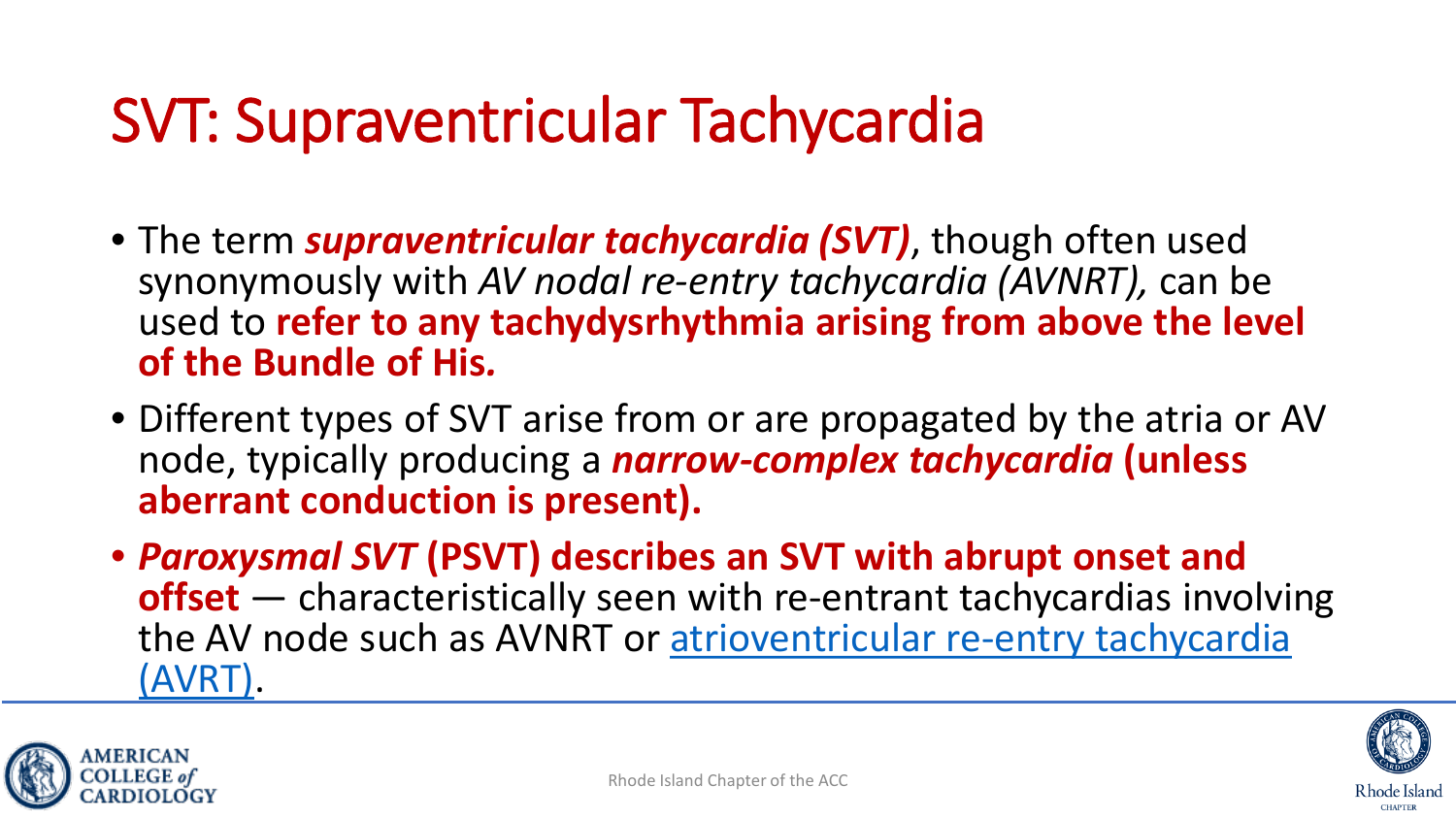







Rhode Island Chapter of the ACC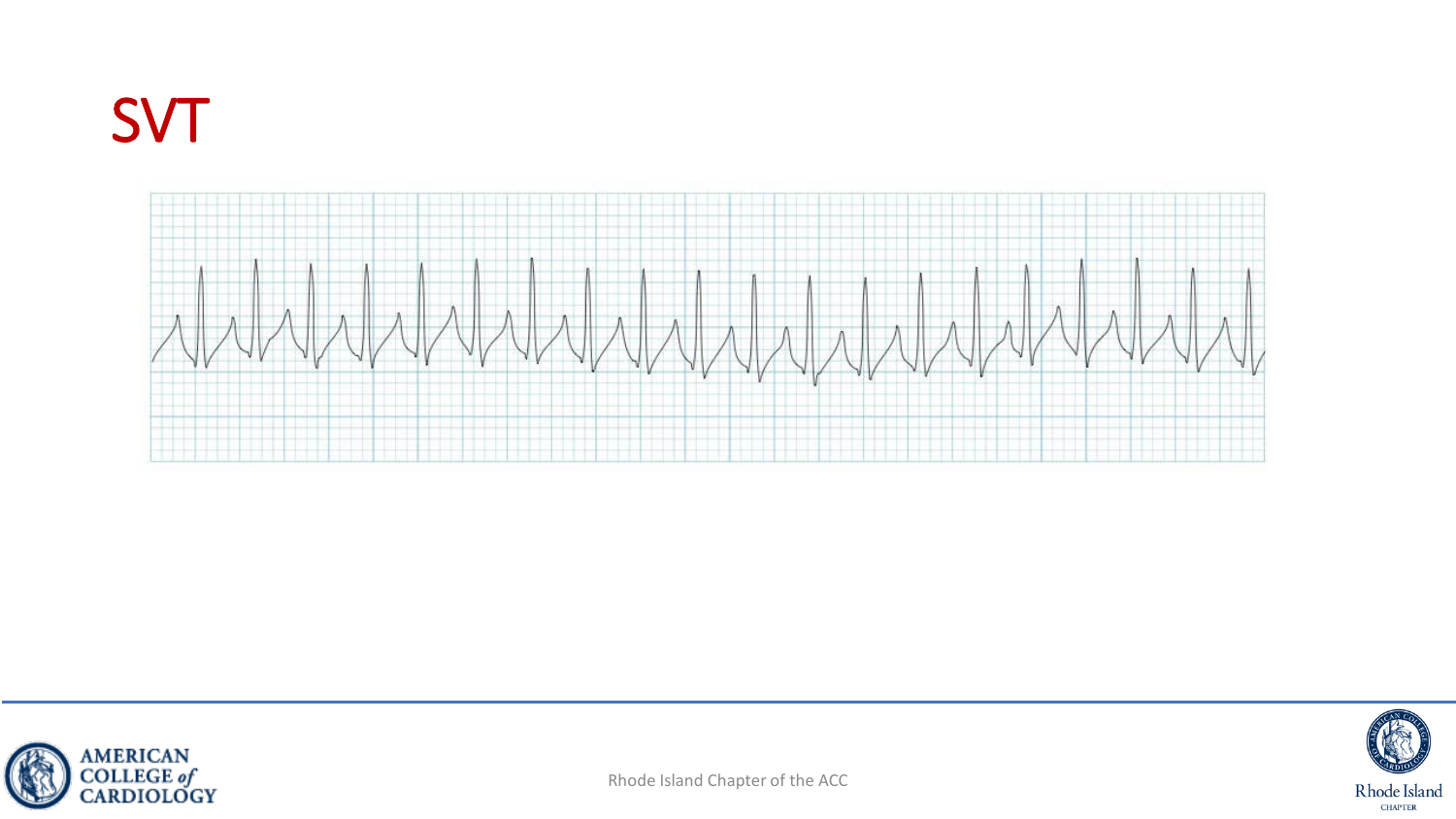# SVT

- **SVTs** can be classified based on **site of origin** (atria or AV node) or **regularity** (regular or irregular) with **ventricular rates often > 150 BPM**
- **Atrial & regular……………….**sinus tachycardia, **atrial flutter**, atrial tachycardia, inappropriate sinus tachycardia, and sinus node re entrant tachycardia
- **Atrial & Irregular………………atrial fibrillation, atrial flutter with variable block, and** multifocal atrial tachycardia
- **AV Node & regular**: Atrioventricular reentrant tachycardia (AVRT) and AV nodal reentrant tachycardia (AVNRT)



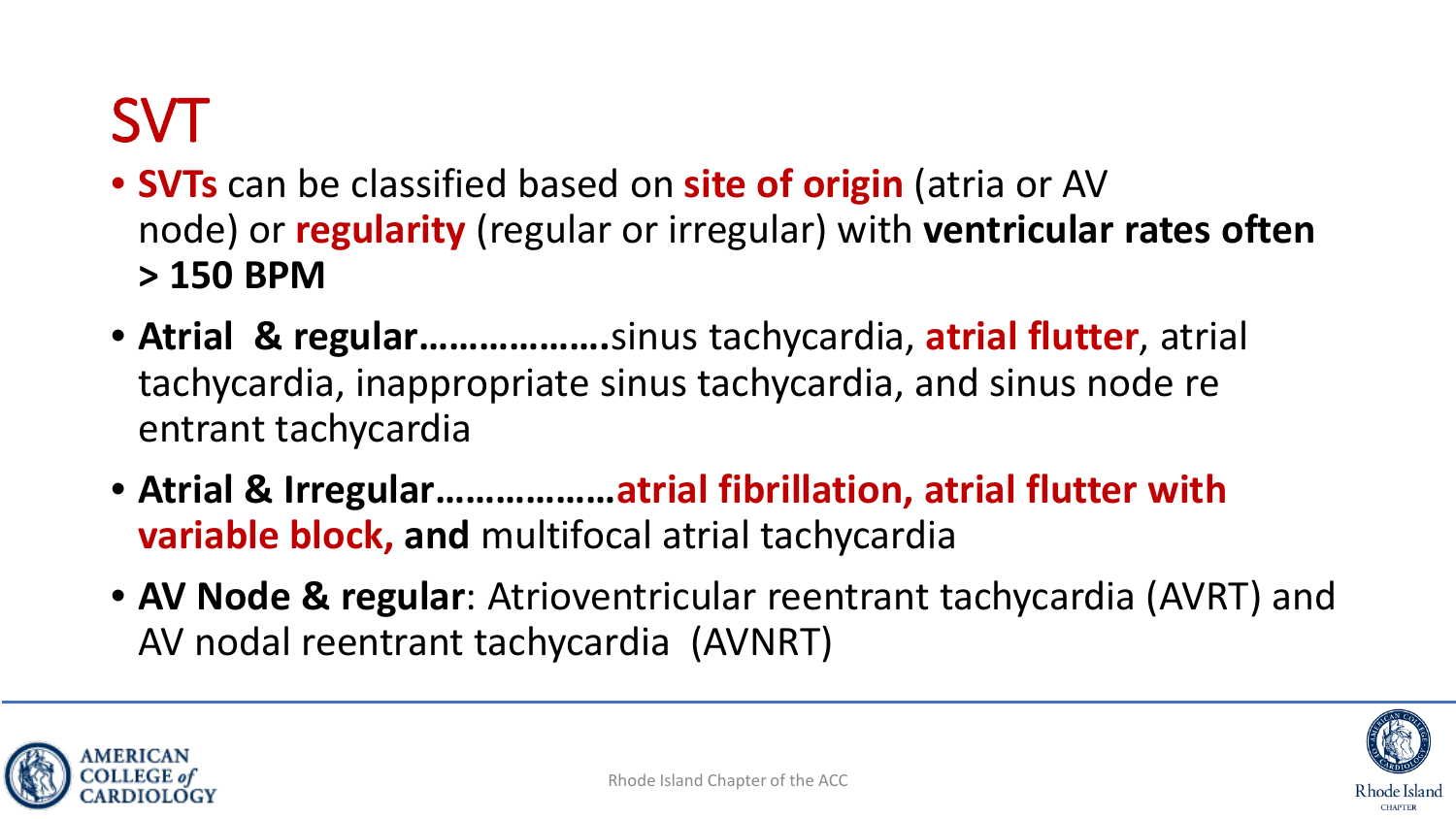#### SVT Treatment

- Emergent: ACLS Standard of Care; Synchronized Cardioversion; **Adenosine** 6 mg IVP, N/S flush followed by 12 mg IVP
- IV **Beta blockers, Diltiazem or Verapamil** in acute care, transitioning to oral therapy in long-term
- Consideration may be given to anti-arrhythmic therapy, ie, **Amiodarone or Sotalol**
- Catheter ablation therapy



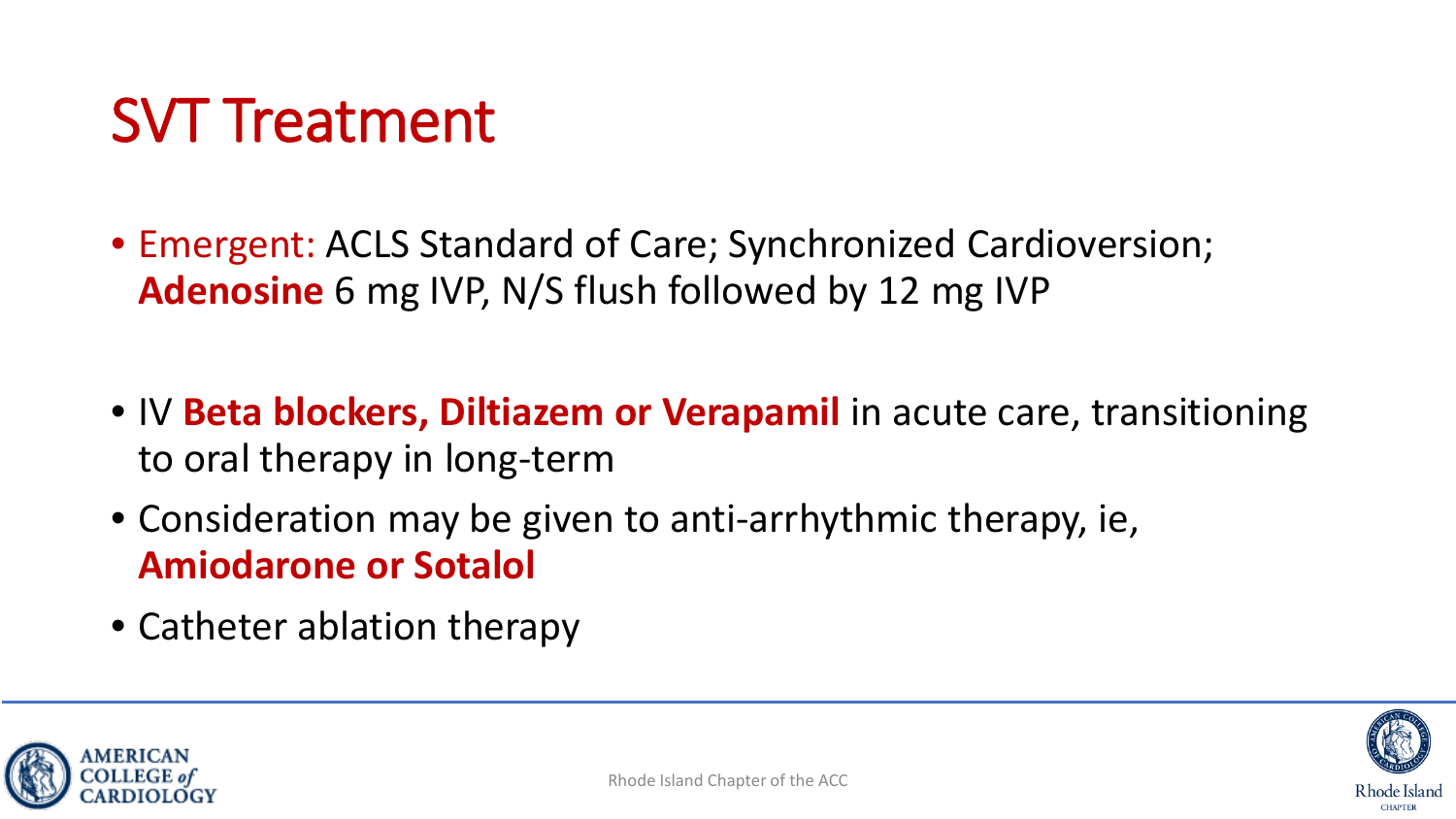# Atrial Flutter

- Atrial flutter is a type of [supraventricular tachycardia](https://lifeinthefastlane.com/ecg-library/svt/) caused by a re-entry circuit within the right atrium.
- The length of the re-entry circuit corresponds to the size of the right atrium, resulting in a fairly predictable **atrial rate of around 300 bpm (range 200-400).**
- Ventricular rate is determined by the AV conduction ratio ("degree of AV block").
- The **commonest AV ratio is 2:1, resulting in a ventricular rate of ~150 bpm.**
- Higher-degree AV blocks can occur usually due to medications or underlying heart disease — **resulting in lower rates of ventricular conduction, e.g. 3:1 or 4:1 block.**



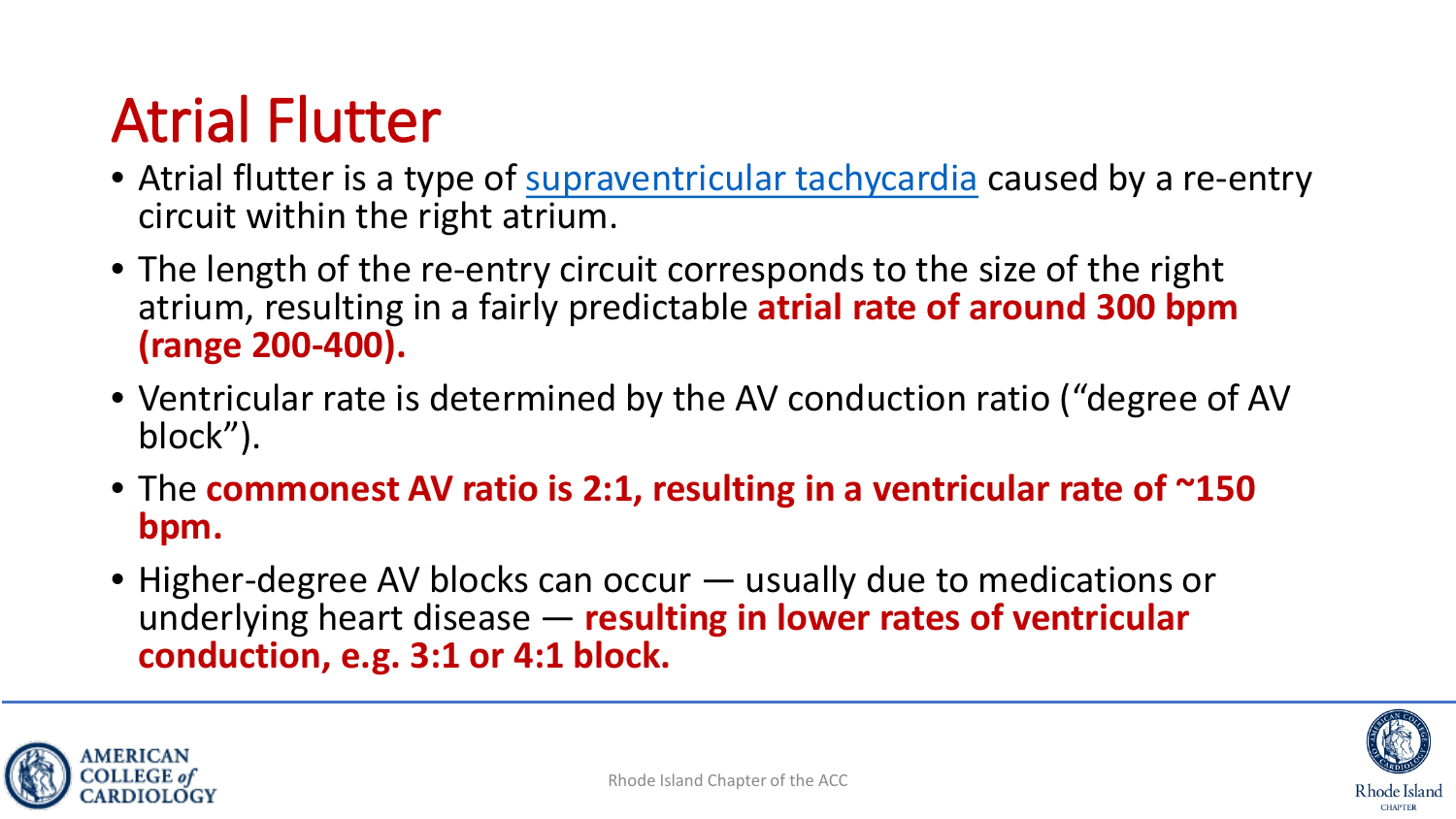### Atrial Flutter







Rhode Island **CHAPTER**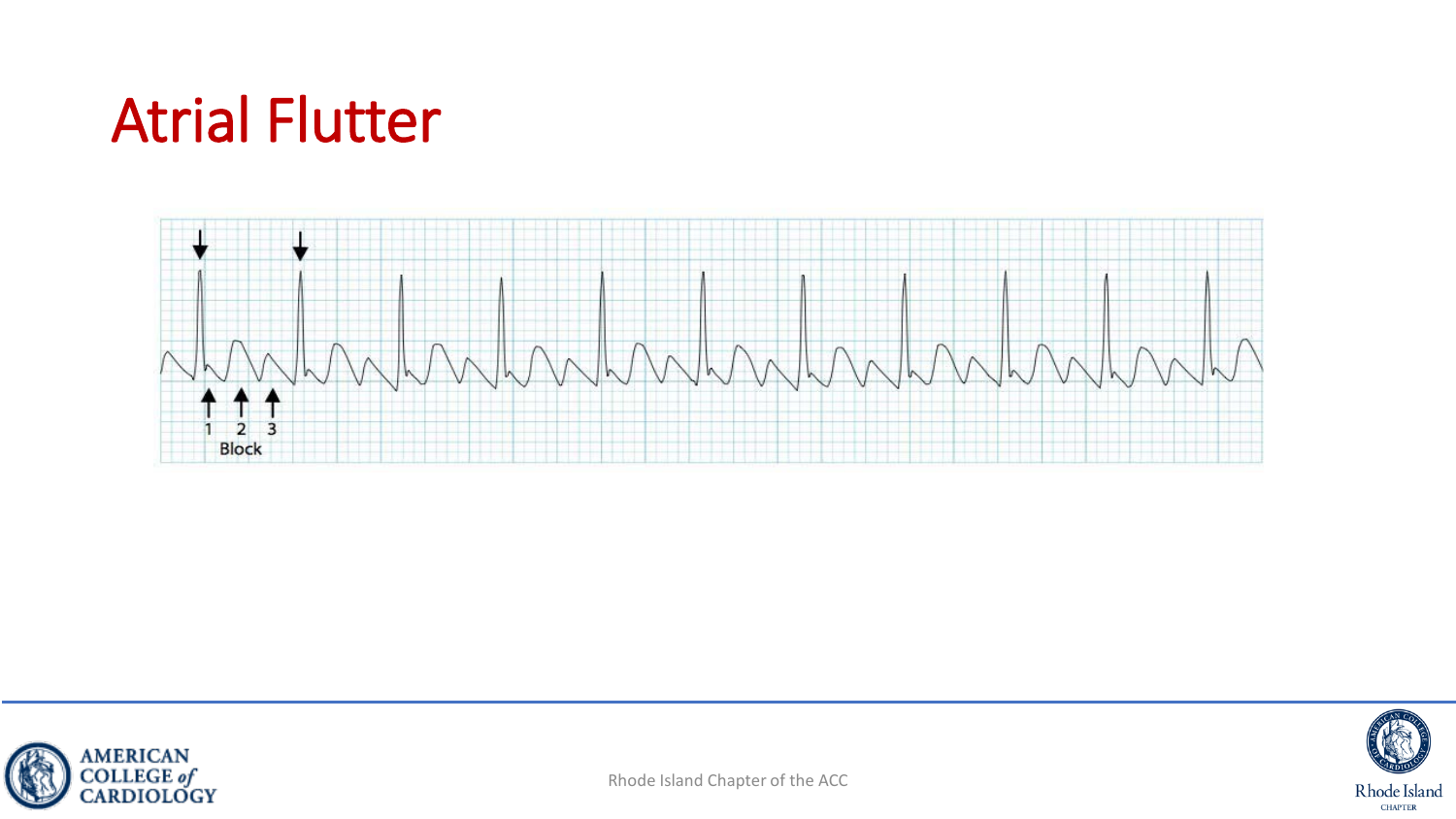### Atrial Flutter

- Narrow complex tachycardia
- Regular atrial activity at ~300 bpm
- **Flutter waves ("saw-tooth" pattern)** best seen in leads II, III, aVF may be more easily spotted by turning the ECG upside down!
- Flutter waves in V1 may resemble P waves
- Loss of the isoelectric baseline



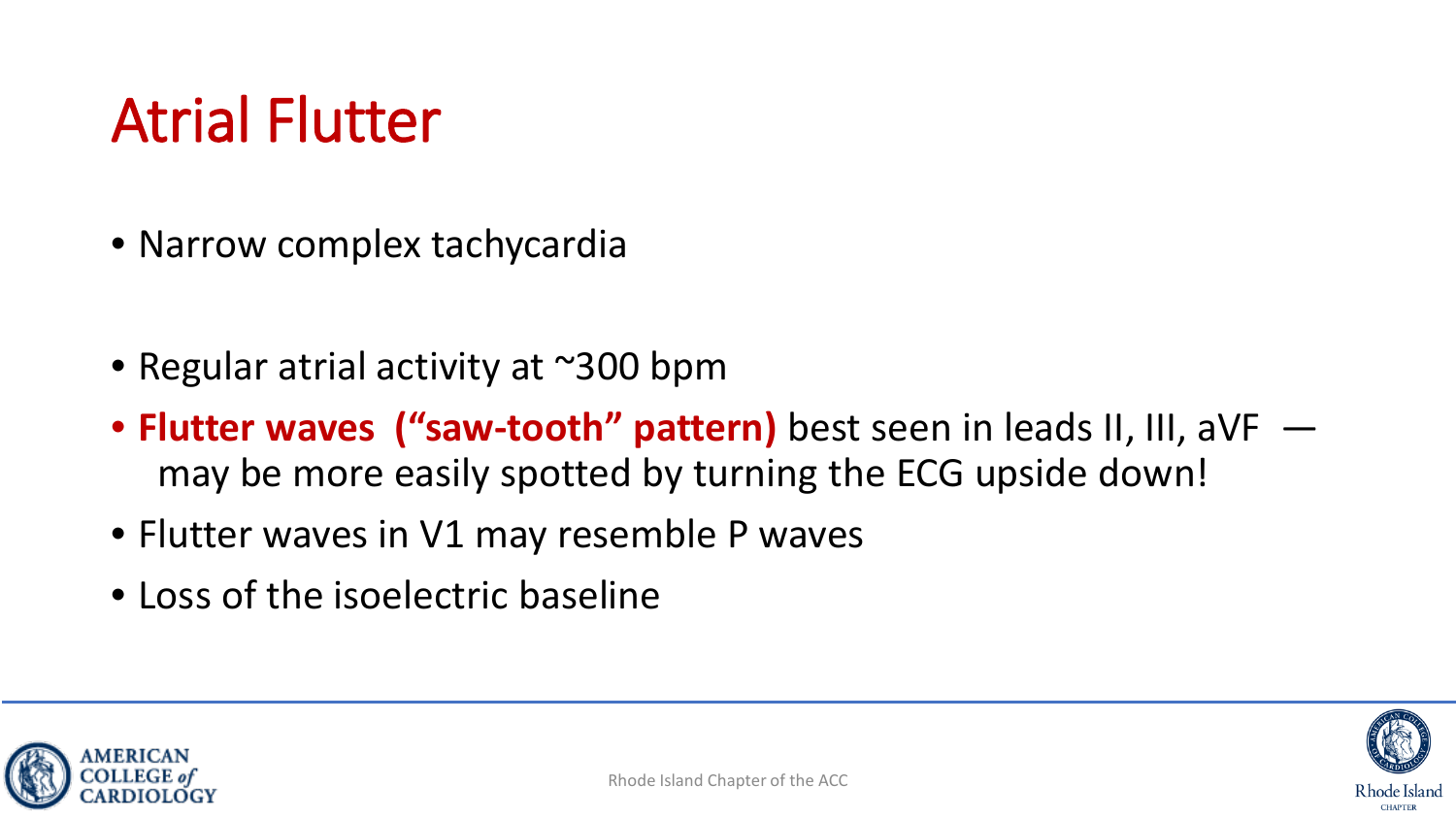# Atrial Fibrillation

- Atrial Fibrillation (AF) is the **most common sustained arrhythmia.**
- The incidence and prevalence of AF is increasing.
- Lifetime risk over the age of 40 years is ~25%.
- Complications of AF include *hemodynamic instability, cardiomyopathy, cardiac failure, and embolic events such as stroke.*
- Characterized by disorganized atrial electrical activity and contraction.

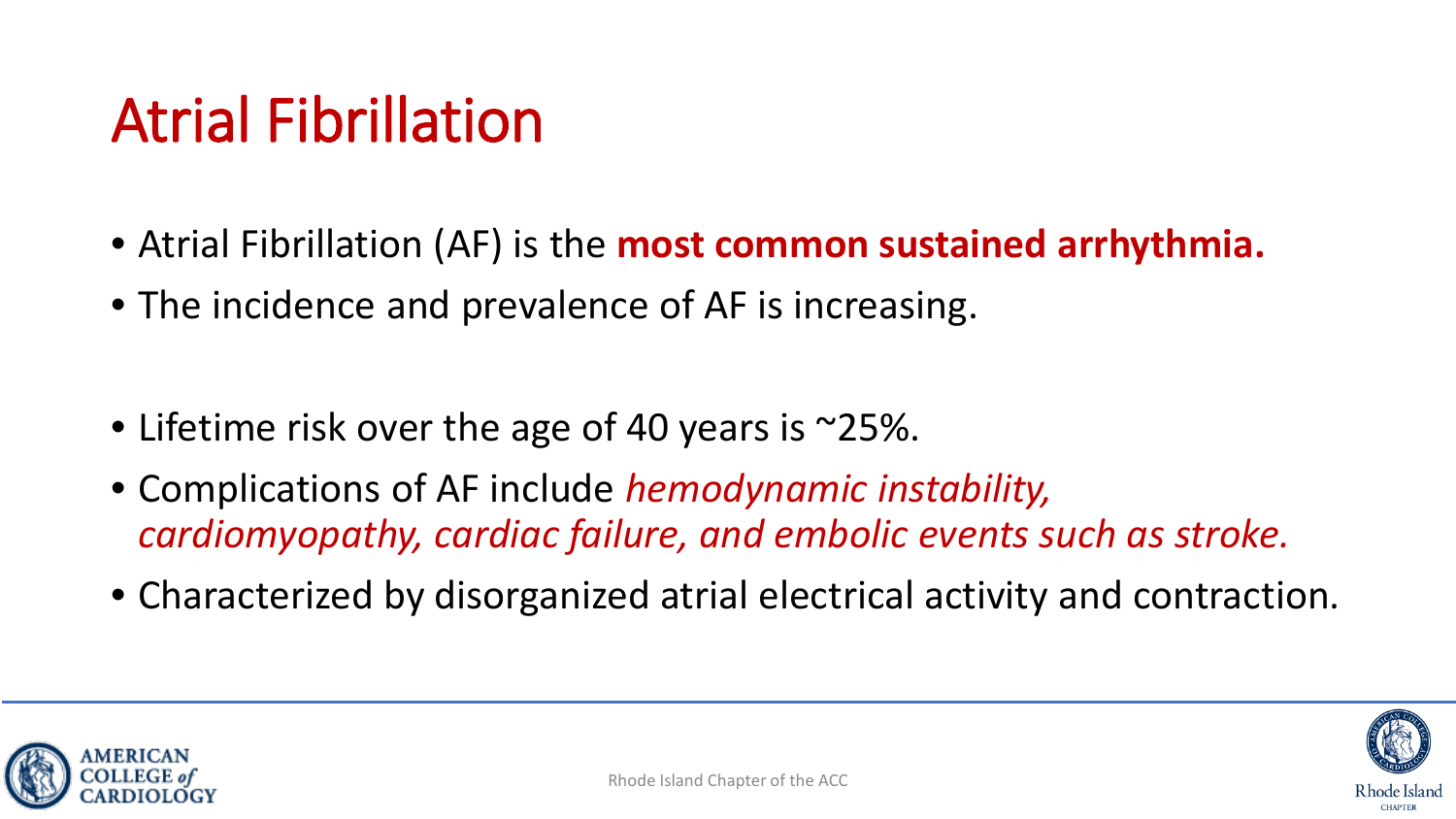# Atrial Fibrillation







Rhode Island Chapter of the ACC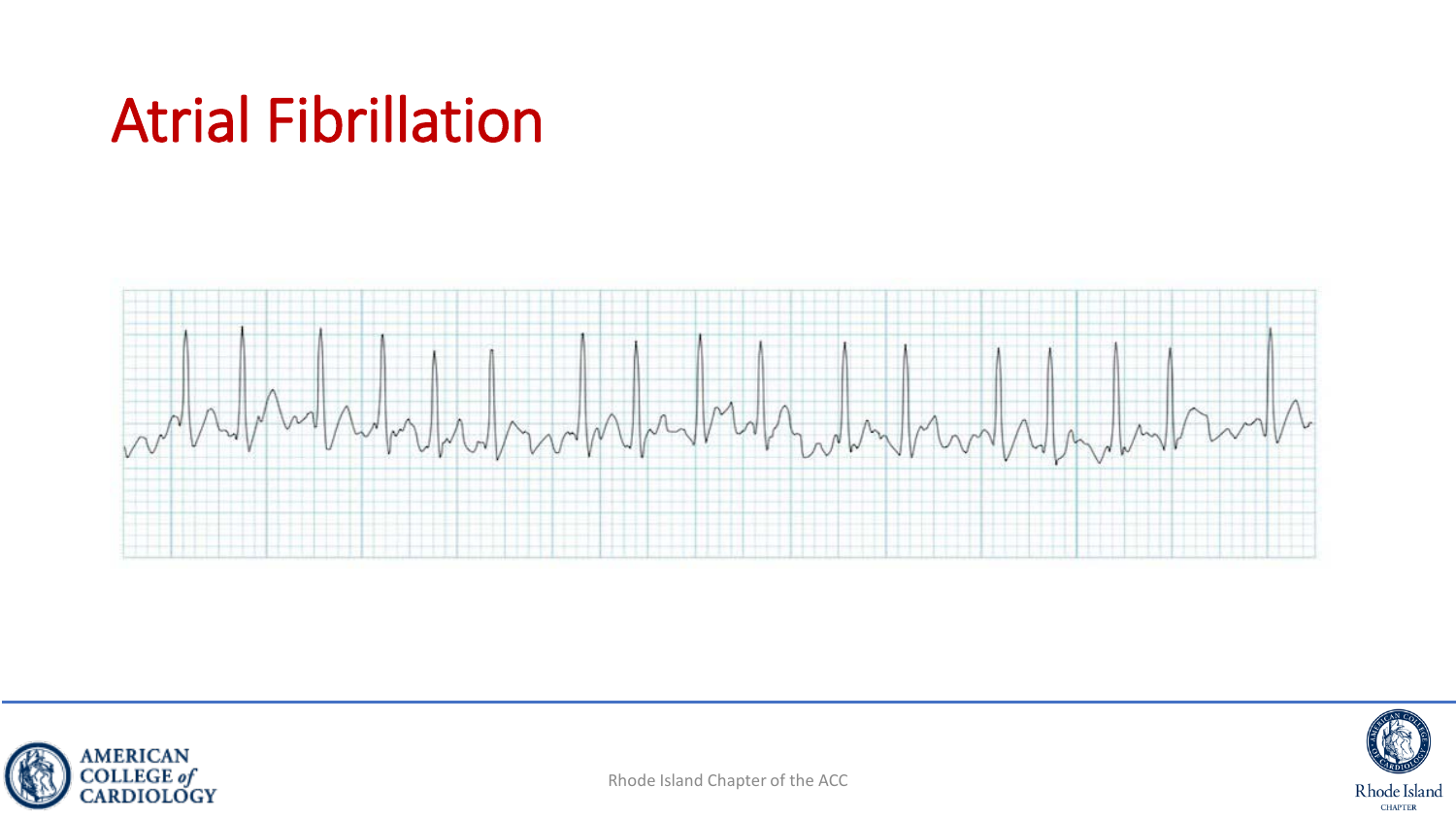# Atrial Fibrillation

- **Ashman's Phenomenon** presences of aberrantly conducted beats, usually of RBBB morphology, due a long refractory period as determined by the preceding R-R interval.
- The ventricular response and thus ventricular rate in AF is dependent on several factors including vagal tone, other pacemaker foci, AV node function, refractory period, and medications.
- Commonly *AF is associated with a ventricular rate ~ 110 – 160.*
- AF is often described as having *'rapid ventricular response' once the ventricular rate is > 100 bpm.*
- *'Slow' AF is a term often used to describe AF with a ventricular rate < 60 bpm.*
- Causes of 'slow' AF include [hypothermia,](https://lifeinthefastlane.com/ecg-library/basics/hypothermia/) [digoxin](https://lifeinthefastlane.com/ecg-library/basics/digoxin-toxicity/) toxicity, medications, and [sinus node dysfunction.](https://lifeinthefastlane.com/ecg-library/sick-sinus/)



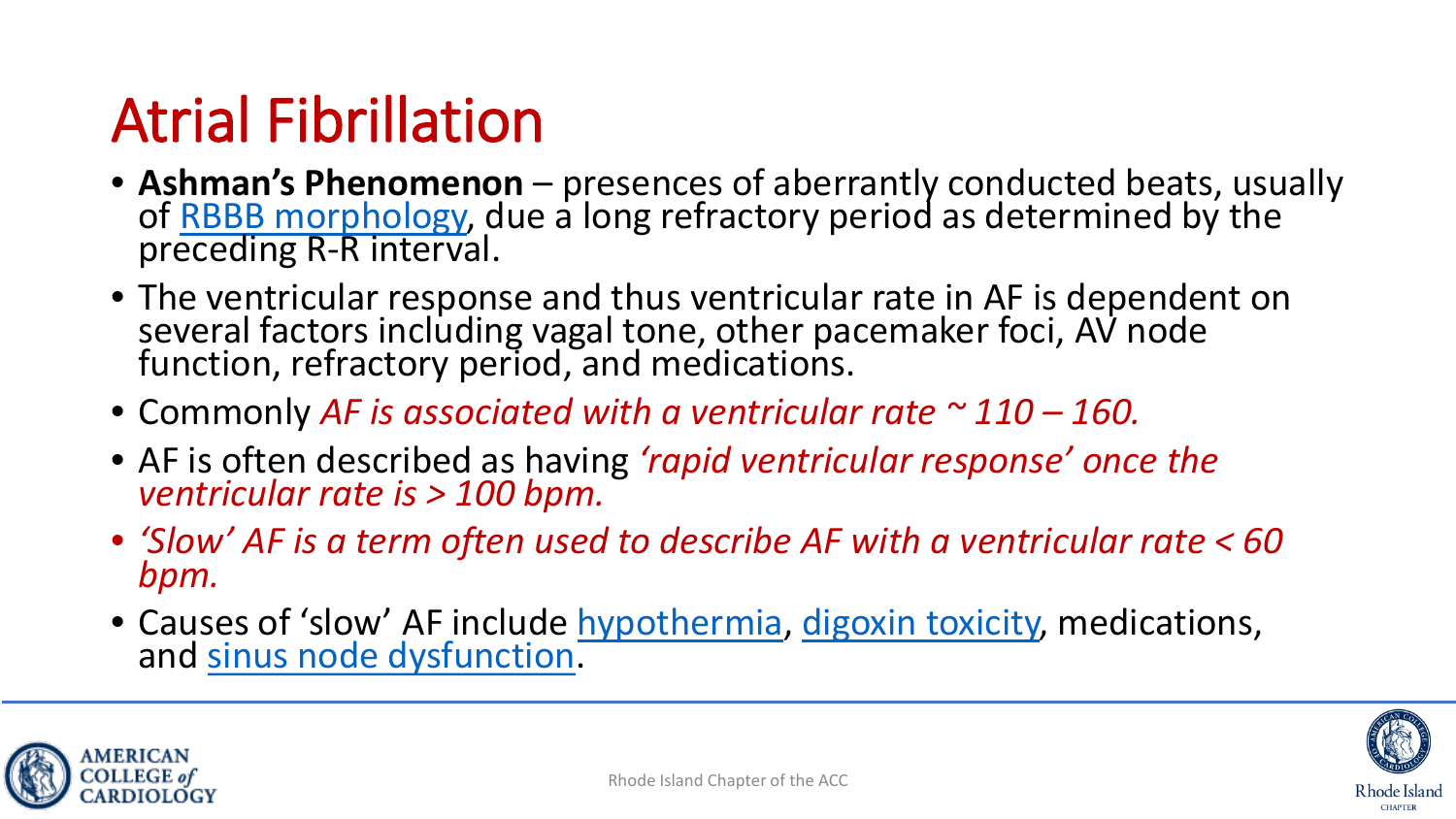# Classification of Atrial Fibrillation

- **First episode**  initial detection of AF regardless of symptoms or duration
- **Recurrent AF**  More than 2 episodes of AF
- **Paroxysmal AF**  Self terminating episode < 7 days
- **Persistent AF**  Not self terminating, duration > 7 days
- **Long-standing persistent AF**  > 1 year
- **Permanent (Accepted) AF**  Duration > 1 yr in which rhythm control interventions are not pursued or are unsuccessful





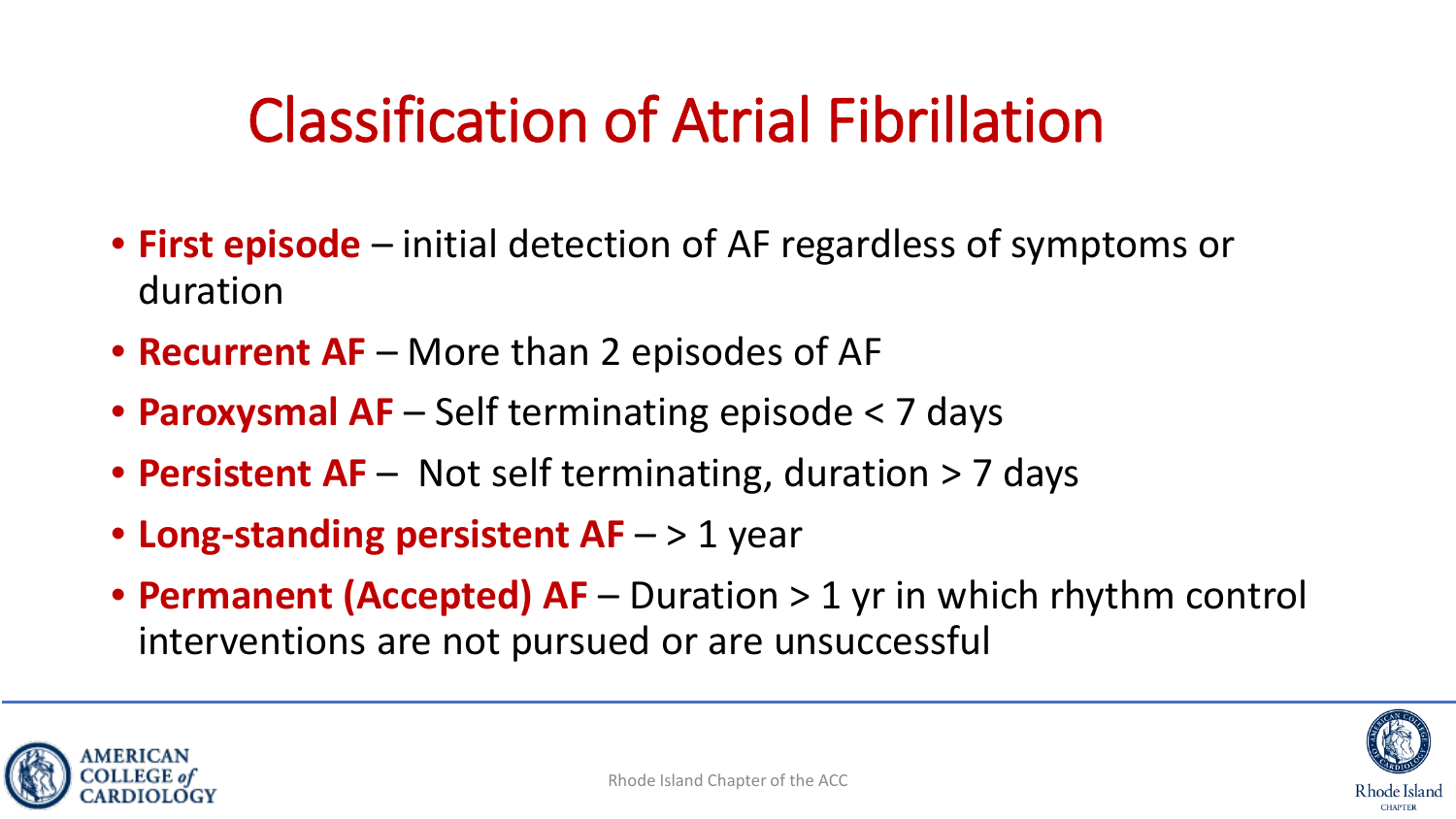#### Management of Atrial Fibrillation and Atrial Flutter

| CHADS <sub>2</sub>  |                  | CHA <sub>2</sub> DS <sub>2</sub> -VASc                   |               |
|---------------------|------------------|----------------------------------------------------------|---------------|
| <b>Risk factors</b> | <b>Points</b>    | <b>Risk factors</b>                                      | <b>Points</b> |
| CHF                 |                  | CHF/LVEF $\leq 40\%$                                     |               |
| <b>HTN</b>          |                  | HTN                                                      |               |
| Age≥ 75             |                  | Age≥ 75                                                  | 2             |
| DM                  |                  | DM                                                       |               |
| Stroke/TIA/embolism | 2                | Stroke/TIA/embolism                                      | 2             |
|                     | Max <sub>6</sub> | Vascular disease (prior<br>MI, PAD, or aortic<br>plaque) |               |
|                     |                  | Age 65-74 years                                          |               |
|                     |                  | <b>Sex category (Female)</b>                             |               |
|                     |                  |                                                          | Max 9         |

- Atrial fibrillation is associated with risk of **embolic stroke**.
- Guideline recommendations for stroke prevention and anticoagulation also include atrial flutter due to the high likelihood of these patients developing AF.
- Anticoagulation guidelines are **based on risk of stroke vs. risk of bleeding.**
- Stroke risk stratification requires either an assessment of risk factors or application of a risk score e.g. CHADS<sub>2</sub> or CHA<sub>2</sub>DS<sub>2</sub>VASc